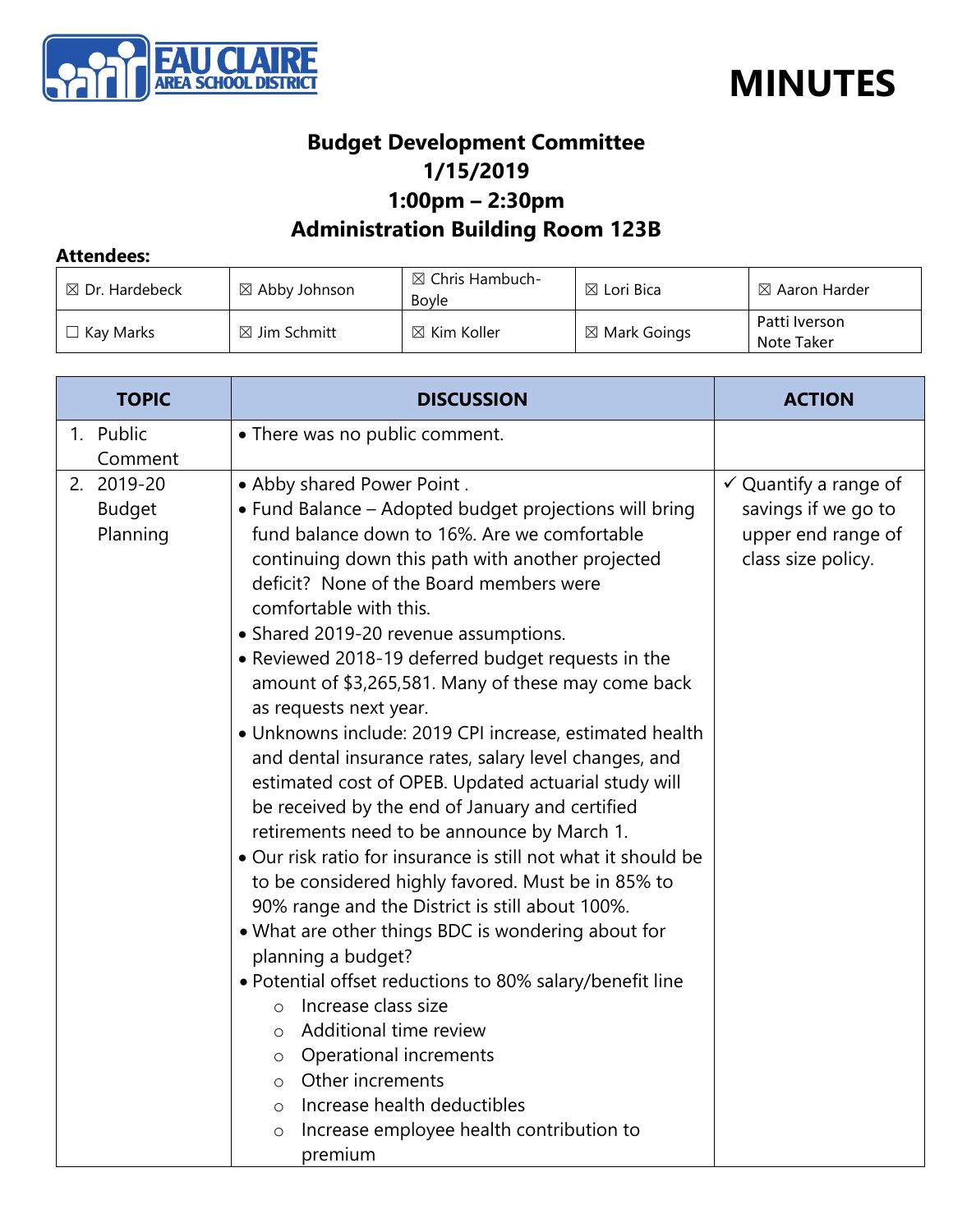## **MINUTES**



Note: Summer school costs vs revenues came out almost even last summer.

• Sample operational increments include lunch supervisor, science area to maintain science rooms. Could we evaluate to see if there might be a more cost-effective way to do these jobs? Operational increments effect the master schedule as well. It can take staff away from other important work, especially collaboration.

• Some questions were raised about how Boards typically work with staff on budgets.

- o What role does Board play in shaping big ticket items?
- o Why would Board make decisions about lesser cost items like mentor program?
- o How does communication happen?
- o Is it normal to engage employees in budget areas?
- Dr. Hardebeck said the Board gives guidance on class size ranges in policy. Board must reflect on what administration can do based on policies and what is outside the policies and potential areas where the Board can step in. Board must think about pieces of the budget that are ambiguous such as increasing health deductibles.
- Chris asked if a committee could be formed to look at salary structure, increments, etc. and also bring others into the conversation to find additional revenue.
- The group talked about ways to engage staff moving forward that would keep within the role the Board plays.
	- o Dr. Hardebeck said must be mindful to not get into situations that put you in a bargaining stance.
	- o Employee engagement in the compensation plan was highly successful.
	- o Could the Board do a better job framing this to get staff involved?
- Abby and Kay met with Aaron to discuss the gap group. There are many different situations that could qualify as being in a 'gap group.' The group that spoke to the group previously have identified about 17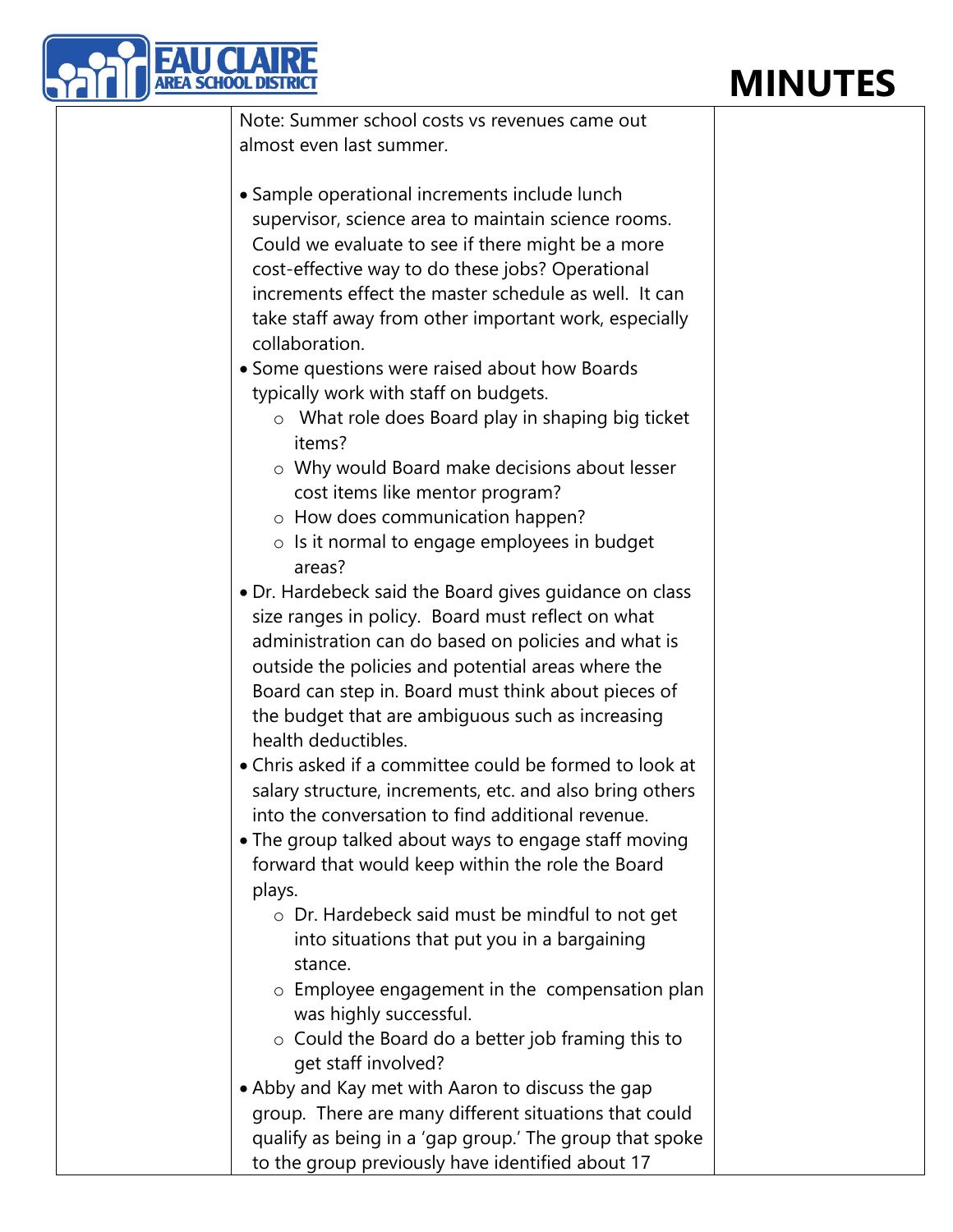| <b>EAU CLAIRE</b><br>AREA SCHOOL DISTRIC       | <b>MINUTES</b>                                                                                                                                                                                                                                                                                                                                                                                                                                                                                                                                                                                                                                                                                                                                                                                                                                                                                                                                                                                                                                                                                                                                                                                                                                                                                                                                                                                                                                                                                                                                                                                                                                                                                                                                                                                                                                                            |                                                                                                                                                                                                                                                                                                                                                                                                                                                                                                                                                                                                                                                                                                                                                                                                                                                |
|------------------------------------------------|---------------------------------------------------------------------------------------------------------------------------------------------------------------------------------------------------------------------------------------------------------------------------------------------------------------------------------------------------------------------------------------------------------------------------------------------------------------------------------------------------------------------------------------------------------------------------------------------------------------------------------------------------------------------------------------------------------------------------------------------------------------------------------------------------------------------------------------------------------------------------------------------------------------------------------------------------------------------------------------------------------------------------------------------------------------------------------------------------------------------------------------------------------------------------------------------------------------------------------------------------------------------------------------------------------------------------------------------------------------------------------------------------------------------------------------------------------------------------------------------------------------------------------------------------------------------------------------------------------------------------------------------------------------------------------------------------------------------------------------------------------------------------------------------------------------------------------------------------------------------------|------------------------------------------------------------------------------------------------------------------------------------------------------------------------------------------------------------------------------------------------------------------------------------------------------------------------------------------------------------------------------------------------------------------------------------------------------------------------------------------------------------------------------------------------------------------------------------------------------------------------------------------------------------------------------------------------------------------------------------------------------------------------------------------------------------------------------------------------|
|                                                | employees who were hired between 2008 and 2009.<br>However, others have come forward. If you talk about<br>it for one group, all groups want to be included. Dr.<br>Hardebeck said that decisions on the gap group would<br>be made by the full Board and not BDC.                                                                                                                                                                                                                                                                                                                                                                                                                                                                                                                                                                                                                                                                                                                                                                                                                                                                                                                                                                                                                                                                                                                                                                                                                                                                                                                                                                                                                                                                                                                                                                                                        |                                                                                                                                                                                                                                                                                                                                                                                                                                                                                                                                                                                                                                                                                                                                                                                                                                                |
| 3. Steps to<br>Address<br>Potential<br>Deficit | • What are next steps with OPEB?<br>Clarify Board's decision on this with full Board<br>$\circ$<br>either in closed or option session. Half of the<br>Board hasn't been informed on OPEB.<br>Should we ask staff for their opinion? There may<br>$\circ$<br>be other things to consider that are<br>consequentially different like having caps on<br>health insurance for instance. Staff engagement<br>may help on looking at the bigger picture.<br>Would need to look at essential points of the<br>$\circ$<br>budget with employees: compensation, OPEB,<br>increments. There isn't time for a long-involved<br>process as decisions must be made in next 6 to 8<br>months or less.<br>What about freezing compensation or increasing<br>$\circ$<br>class sizes? Decisions would need to be made to<br>give staff time to decide if they want to stay in<br>the District. Staffing starts in beginning of<br>February.<br>Abby said there was a goal to move to middle of<br>$\circ$<br>class size targeted policy, but there was<br>resistance. There was public comment about staff<br>being cut by this, but in the end, there was maybe<br>one cut made. The Board hears these messages<br>and it affects their decisions.<br>BDC wondered if they should meet more often. Or if<br>$\bullet$<br>the entire Board should set aside time at each<br>meeting to discuss certain aspects of the budget. Dr.<br>Hardebeck suggested that perhaps the Board could<br>handle standard items at the beginning of meetings<br>through written reports.<br>The group talked about having a philosophical<br>$\bullet$<br>discussion with the Board for approving the budget.<br>When bids come for insurance, would be good<br>$\circ$<br>time to have discussion about philosophy of<br>benefits. How important are they in the<br>compensation package? What adjustments | $\checkmark$ Could there be<br>structural tinkering?<br>Board must make<br>decisions, but Board<br>wants guidance from<br>administration of<br>areas to consider.<br>For instance, literacy<br>coaches. Could be<br>absorbed back into<br>the system without<br>cutting person-<br>would shift back to<br>classroom. Not<br>cutting people but<br>cutting positions<br>(FTE). We have<br>retirements,<br>resignations, etc.<br>and could slot those<br>coaching positions<br>into teaching<br>positions.<br>$\checkmark$ Example: we have<br>teachers on special<br>assignment at<br>middle schools. They<br>could be collapsed<br>and go back into the<br>classroom.<br>✓ Do you want to have<br>department chairs at<br>secondary level? Or<br>assign a class and<br>not have a chair?<br>$\checkmark$ In agenda setting,<br>will talk about |